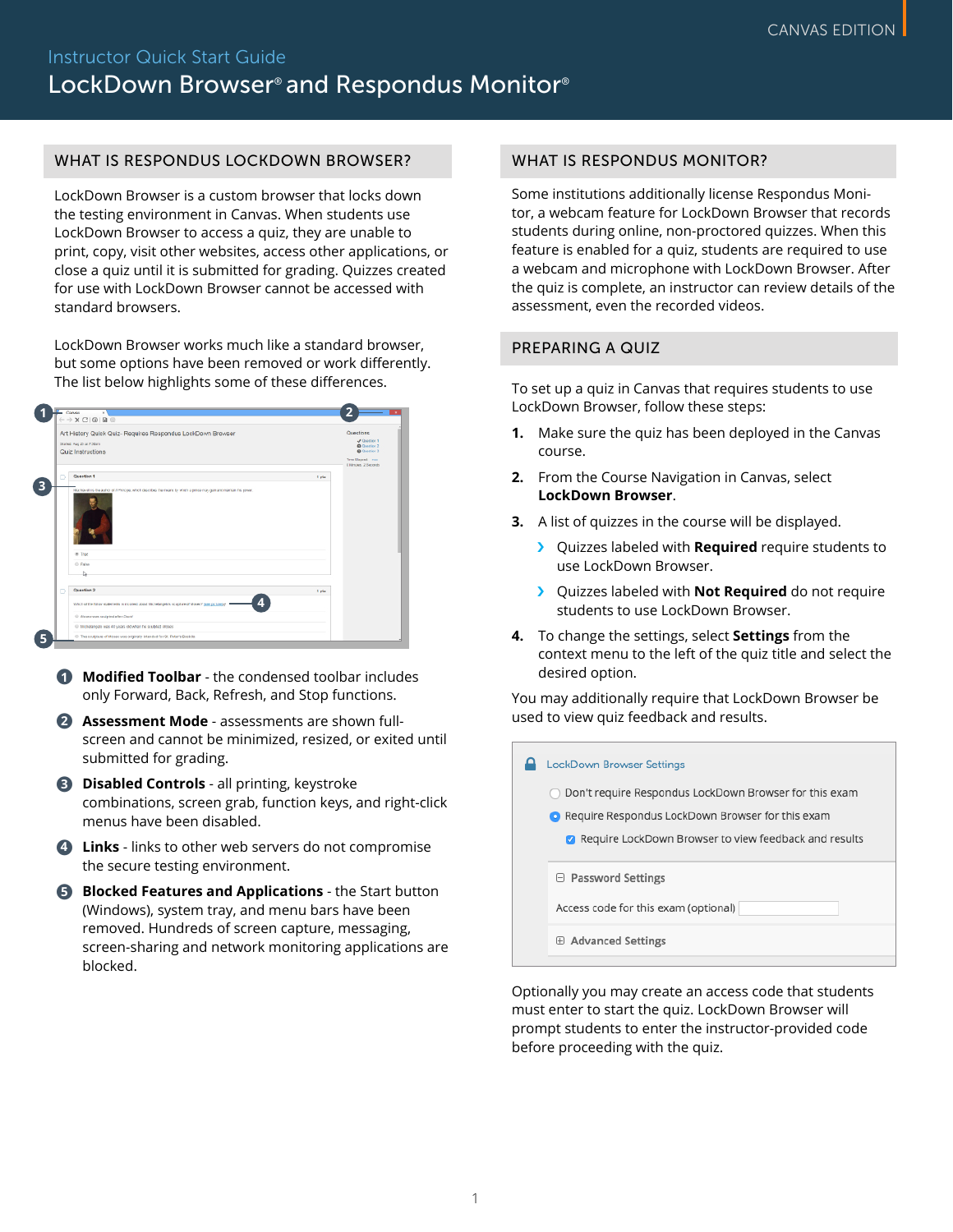#### **5.** Several **Advanced Settings** are available:

□ Advanced Settings

- $\Box$  Lock students into the browser until exam is completed Jexplain1
- □ Allow students to take this exam with an iPad (using the "LockDown Browser" app fro
- Allow access to specific external web domains [explain]
- Enable Calculator on the toolbar [explain]
- □ Enable Printing from the toolbar [explain]
- > The first setting will prevent students from exiting the browser until the exam is completed. This is sometimes used in testing centers where a proctor can enter a password to exit an exam early.
- > The second setting will allow students to take the exam with an iPad, using the free LockDown Browser app.
- > The third setting will allow students to access a list of specified web domains during the test.
- > The fourth and fifth settings allow instructors to provide students with a calculator or print function in the LockDown Browser toolbar.
- › For additional information, select the [explain] link that follows each setting.
- **6.** Click **Save and Close** to apply the settings.

## USING RESPONDUS MONITOR (webcam feature)

If your institution licenses Respondus Monitor (the webcam feature for LockDown Browser), additional settings will appear in the LockDown Browser Dashboard.

Set the exam so it requires the use of LockDown Browser. Several options are then available for Respondus Monitor. To require all students use a webcam during the exam, select **Require Respondus Monitor for this exam**.

|  | <b>Monitor Webcam Settings</b>                                                                                                                                                                                                                                                                                                                                                                                                |  |
|--|-------------------------------------------------------------------------------------------------------------------------------------------------------------------------------------------------------------------------------------------------------------------------------------------------------------------------------------------------------------------------------------------------------------------------------|--|
|  | ◯ Don't require Respondus Monitor for this exam                                                                                                                                                                                                                                                                                                                                                                               |  |
|  | • Require Respondus Monitor for this exam                                                                                                                                                                                                                                                                                                                                                                                     |  |
|  | Either Respondus Monitor or a proctored lab can be used to take this exam                                                                                                                                                                                                                                                                                                                                                     |  |
|  | <b>Startup Sequence</b><br>The Startup Sequence is the set of optional events that occur before a Monitor webcam session begins. You d<br>the items to be included in the Startup Sequence, and can edit the text unless it has been locked by the admi<br>V Webcam Check Preview<br>Student Photo Preview<br>Show ID Preview Edit Text<br>C Environment Check Preview Edit Text<br>Additional Instructions Preview Edit Text |  |
|  | order of most items in the startup sequence can be changed using drag and drop.                                                                                                                                                                                                                                                                                                                                               |  |
|  |                                                                                                                                                                                                                                                                                                                                                                                                                               |  |
|  | t                                                                                                                                                                                                                                                                                                                                                                                                                             |  |
|  | ¢                                                                                                                                                                                                                                                                                                                                                                                                                             |  |
|  |                                                                                                                                                                                                                                                                                                                                                                                                                               |  |
|  | ¢                                                                                                                                                                                                                                                                                                                                                                                                                             |  |

To give students the option to either take the exam with a webcam or in a proctored testing lab, select **Either Respondus Monitor or a proctored lab can be used** to take this exam. A test password will then be required to access the test (for use in proctored settings).

Now select the items to be included in the Startup Sequence, which includes the steps a student must complete prior to the start of an exam. Most settings are optional and can be reordered by dragging and dropping them.

#### INSTALLING LOCKDOWN BROWSER

LockDown Browser must be installed to each computer (Windows or Mac) being used to take a test.

- › Your institution will provide the link for downloading and installing LockDown Browser.
- › Follow the onscreen instructions to complete the install.

# TAKING A QUIZ

From a student's perspective, this is how LockDown Browser is used to take an assessment.

- **1.** Locate the "LockDown Browser" shortcut on the desktop and double-click it. (For Mac users, launch "LockDown Browser" from the Applications folder.)
- **2.** If prompted to close a blocked program (e.g. screen capture, instant messaging) choose **Yes** when prompted.
- **3.** Log into your Canvas course using a student login.
- **4.** Navigate to the quiz and click **Take a Quiz**.
- **5.** If the student is required to use a webcam to record themselves during the test, a Startup Sequence will guide the student through a webcam check and other items required by the instructor.
- **6.** Once a quiz has been started with LockDown Browser, you cannot exit until the **Submit Quiz** button is clicked.

**TIP** - Prior to the first quiz, have students complete a practice quiz that uses LockDown Browser to make sure they have installed it correctly.

#### WHAT IF A STANDARD BROWSER IS USED?

If the settings for a quiz require that LockDown Browser be used, it cannot be accessed with a standard browser. In fact, you can easily confirm that a quiz has been properly set for LockDown Browser by attempting to open the quiz with a regular browser. **1**

As shown a warning message will indicate that LockDown Browser is required for the quiz. **2**

| C Canvas LMS<br>$\leftarrow$<br>$\rightarrow$<br>٧                                                                | $\times$ +<br>$\equiv$ geog101 > Quizzes                                                                                                    | https://respondus.instructure.com/courses/1823045/guizzes/4803718/lockdown.browser.required                                                                                                                                                                                                            | e | $\sigma$ | $\times$<br>÷ |
|-------------------------------------------------------------------------------------------------------------------|---------------------------------------------------------------------------------------------------------------------------------------------|--------------------------------------------------------------------------------------------------------------------------------------------------------------------------------------------------------------------------------------------------------------------------------------------------------|---|----------|---------------|
| $\odot$<br>Account<br>෬<br>Dashboar<br>d<br>Ξ<br>Courses<br>圇<br>Calendar<br>画<br>Inbox<br>$^{\circledR}$<br>Help | Home<br>Syllabus<br>Quizzes<br>StudyMate<br><b>Discussions</b><br>$\bullet$<br>Grades<br>Announcemen<br>ts<br>Assignments<br>People<br>Chat | Respondus LockDown Browser Required<br>This quiz requires Respondus LockDown Browser. Please launch Respondus LockDown Browser to take this quiz or view your<br>quiz results.<br>If you have not already installed the browser, please download it from here: [Download Respondus LockDown Browser] e |   |          |               |
| $\leftarrow$                                                                                                      |                                                                                                                                             |                                                                                                                                                                                                                                                                                                        |   |          |               |